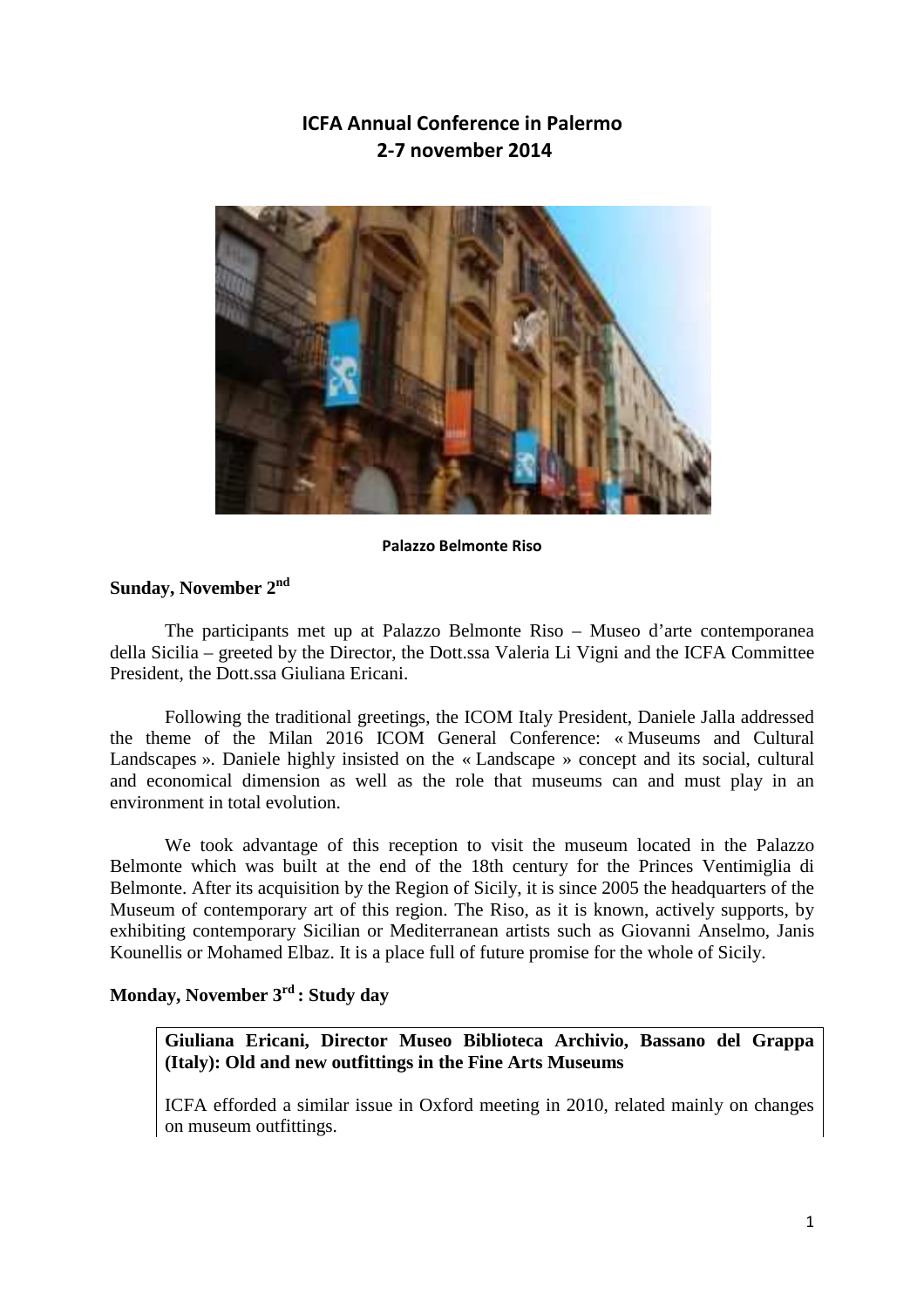We heard there about the new outfitting of V&A and meaningfully about the Ashmolean rethinking of the concepts of the courses through its own heritage in relationship with the audiencies' culture and expectations.

Now we would continue this issue as I think it is a main challenge in our work.

I will try to explain in which way the matter can be approached and put on the table some arguments that will be presented in the following papers and that could be debated – I hope- at the end of this study day.

The recent discussions on rethinking museums and collections are challenging an hegemonic notions of museum studies and the conventional approaches to capacity building in museums.

Further, historical outfittings challenge innovation projects and anthropological and historical contributions in the interpretation and readings of the works of art.

Furthermore, the changed attention towards the audiencies requires a different approach not only to the educational subsidies but also to the outfittings of the museums.

Therefor, the matter can be approached by two points of view, the discipline, the history of art and the museum studies of the fine arts museums, and the public. Let's begin from the second one.

There are serious studies about the relationship between arts and audiencies. The values of arts and culture help people to find creative expression, develop empathy, experience new thoughts, see new views in the world and make connections between ideas. Engagment in arts and culture make life more enjoyable, sometimes more bearable. Even speaking of entertainment, we cannot deny that this is a value concerned with our research, regarding the fact that the people want and need to be taken out of themselves and away from their problems and day by day concerns.

The relationship between art history museums and the public seems sometimes schizophrenic and couldn't be otherwise as it is tightly tied with the interpretation of the our world made mainly by images or better built on images.

La Sistina Chapel made in these days substantial modifications to its climate system to adeguate its climate data to the visitors' number that reached 3 millions a year, that is with evidence a turning point. Beyond this influx, there could only fix a quota for the entry. That's the borderline case of these days, but only the latest in this field.

Some news items came recently about the worn-out of the Salon Carré of the Louvre during last summer.

These are two resounding examples of Museums of Fine Arts at the tourists' service.

Are these Museums requiring a sort of upgrade of their outfittings? Certainly yes but in relationship to the use of the spaces and the ware of the works of art, not of their understandability by the people, whose aim is, in a logic of simple entertainment , that of certifying their presence in a important place, worthy to be attended thanks to the presence of an idol, usually one, or to the cult figure itself. The presence there of crowds associated with the same purpose convinces themselves about the rightness of the choice and loads the place down with supplementary significances.

But, another thing to do is to change mind of these audience! Let's go for this to another study day!

There are nevertheless hundreds o even thousands museums not associated with tourism, or even not mainly with tourism, but related to the community as centres of social identity.

The outfittings of these different museums are the same, even if the audiences are different.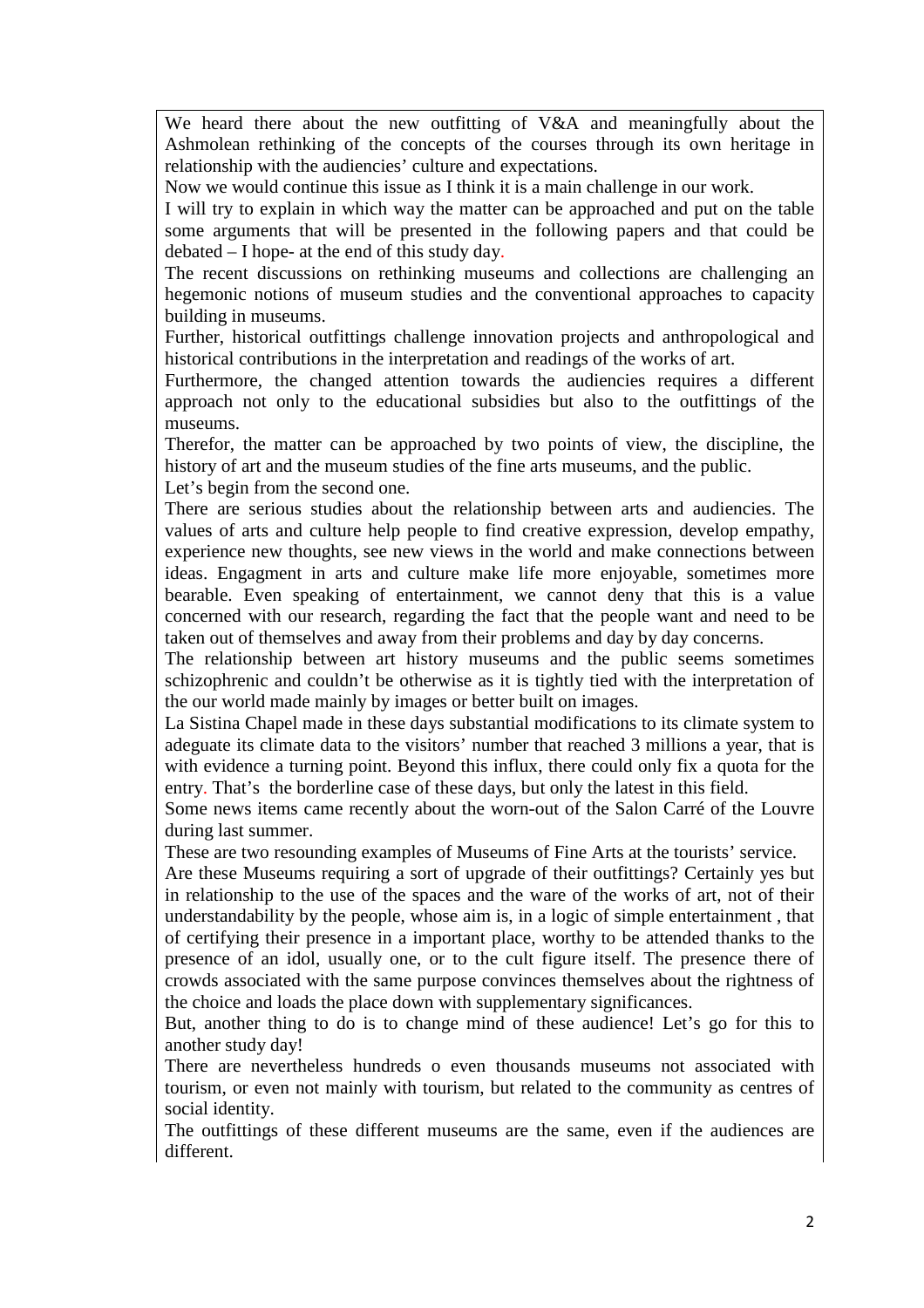The exposition for schools, Italian, German, Dutch, Spanish and, among these, for authors in chronological sequences answers to a classifier standard, as we know, that takes its origins still from the second half of XVIII century.

The Fine Arts museums was born in the mid XVIII century strictly related with the new discipline, the history of art , even if they – and is the case of the Granducal collection of the Uffizi, or Correr collection in Venice – often repeated the outfittings of their collections, not open to the public till then.

The classifier standard of the outfittings, related to a professional audience, had a substantial change in the second half of Nineteenth century, when the museums became the bourgeise's parlor , who identified the collections with their history. It is the case of Padua, Verona, Venise, Milan or the entire corpus of museum of the municipalities of the north and central Italy.

The break of the Great Wars, the bombing ruins of several museums, ruined also this concept, that couldn't be substituted by a similar strong one.

The discipline lost its monolithic feature. Different methods for the interpretation of the work of art came forward; an idealistic interpretation, grounded on the individual approach to the values of composition, color, light was the easiest for an educated audience, who perceived the work of art as a solitary pleasure of the individual.

The works of art became single entities, detached by the environment – the parlor wasn't any longer needed – detached from their history and from their relationship with the artists and the works of art of the same time. There is no interpretation by the public; the only interaction allowed is the audience's empathy.

They became a genious painter o sculptor's work: the outfittings of the rationalism, by Scarpa, here in Verona and Palermo (1955-1965), Michelucci and Albini and still Scarpa in Uffizi Florence, the room of Cimabue, emphasise the links between the work of art and the new architecture, isolating them in a separated space, that enhances the formal values but doesn't give those who don't appreciate these values any information.

The isolation of the work of art is stressed by the missing frame, element that created a further caesura from the environment and by the missing label – choice that forces to read the work cut off the time and the place.

Compared with the fifties, the word where we live changed

The democracy links the audience with the heritage and the audience with the museums in a different way. The museums became the mirror of a new society and of a different culture. The museums are meeting places, debate spaces, trough their study and research channels between the society and its culture.

The contamination between branches of knowledge and the increasing importance of the anthropological and historical approach require a new approach to the lecture of the works of art.

The contamination between branches of knowledge and the increasing importance of the anthropological and historical approach require a new approach to the lecture of the works of art.

This new approach is now part of the normal practice of the museum didactic; in the great museums in the world tours according to a stylistic or historical perspective are customary. This require a good curatorial and educational staff and is turned to a devoted audience not to a generalist one.

But, lastly, how to create the emotional connections between ancient art and the audience? Emotional connections are nourished by knowledge and the relationship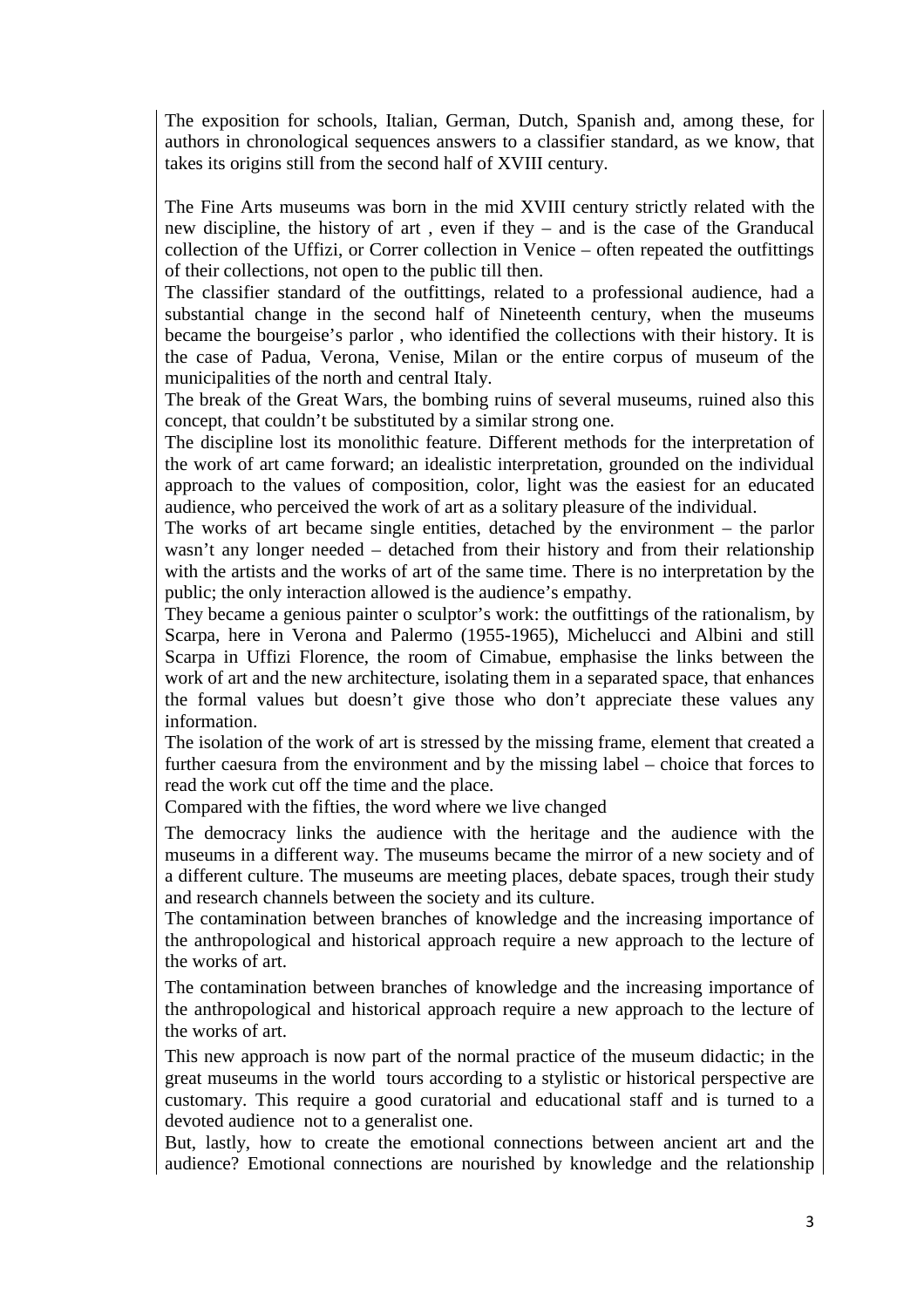between the works of art are technical, historical, stylistic: all these aspects should enter in the new outfittings of a museum.

The policy exhibitions in the last thirty years has learnt us that if the assumed concept is a tale, the walk through the works of art is easier to be understand and to be covered. The historical link between works of art and the historical relationship through them and around them can help to understand the background and help to understand the works of art themselves.

In deep analysis of the collection, in deep analysis of our audiences – totally lacking strong methodological approach and a dose of bravery should guide us in a new approach to our collections.

This is the new challenge we have, if we want to remain relevant and survive.

### **Dr Peter Carpreau, Curator in chief Museum Leuwen (Belgium) Présenting a collection: creating opportunities for a permanent museological laboratory (abstract)**

M Leuven is an art museum in Belgium. In 2017 we are planning a new presentation of our collection and we are going to make a shift from a static art historical presentation towards a dynamic presentation that should act as a laboratory for continuous research into the interaction between art objects and the audience. Using a temporary cluster system, M Leuven offers the possibility to test theoretical ideas in a real museum.

This study day was followed by the board meeting and the Committee general assembly and finished at the Galleria d'Arte Moderna located at the Ste. Anne Convent.

### **Tuesday, November 4th**

The morning led us to the Palazzo Abatellis which we went through with the Director Gioacchino Barbera. The Palace has been built between 1490 and 1495 by Matteo Carmilivari and Nicolo Grisafi; it is also known under the name of Palazzo Patella and is located near the sea in the Kalsa district. It used to be the residence of Francesco Abatellis, manager of the Kingdom of Sicily ports. After having been used as a convent for a long time, the Palace now shelters the *Galleria Regionale della Sicilia* gathering the rich collections of medieval and modern art originally spread around various places in Palermo. Having suffered many damages during World War II, the Gallery, completely refurbished by the architect Carlo Scarpa (1906-1978), was inaugurated on June  $23^{\text{rd}}$  of 1978. The visit of this museum is a brilliant demonstration of the '*Outfittings'* of the study day. With this Gallery, C. Scarpa accomplished his greatest museographic master-piece and applied his basic principles: « Correctly displaying a work of art implies that we understand its most specific nature, its character and its essence ». He mainly used simple materials and was able to perfectly reflect the spirit emanating from a sculpture, at a period when this was hardly understood, badly studied and imperfectly displayed by the art historians. His modernity remains very current; as well as the humility he was showing facing a work of art, particularly with the *Virgin Annunciate* painted by Antonello da Messina that has to compel admiration. Each work is displayed for itself and is not drowned in a pretentious museography. The Palermitan heritage, and Italian by extension, emerges reinforced and magnified.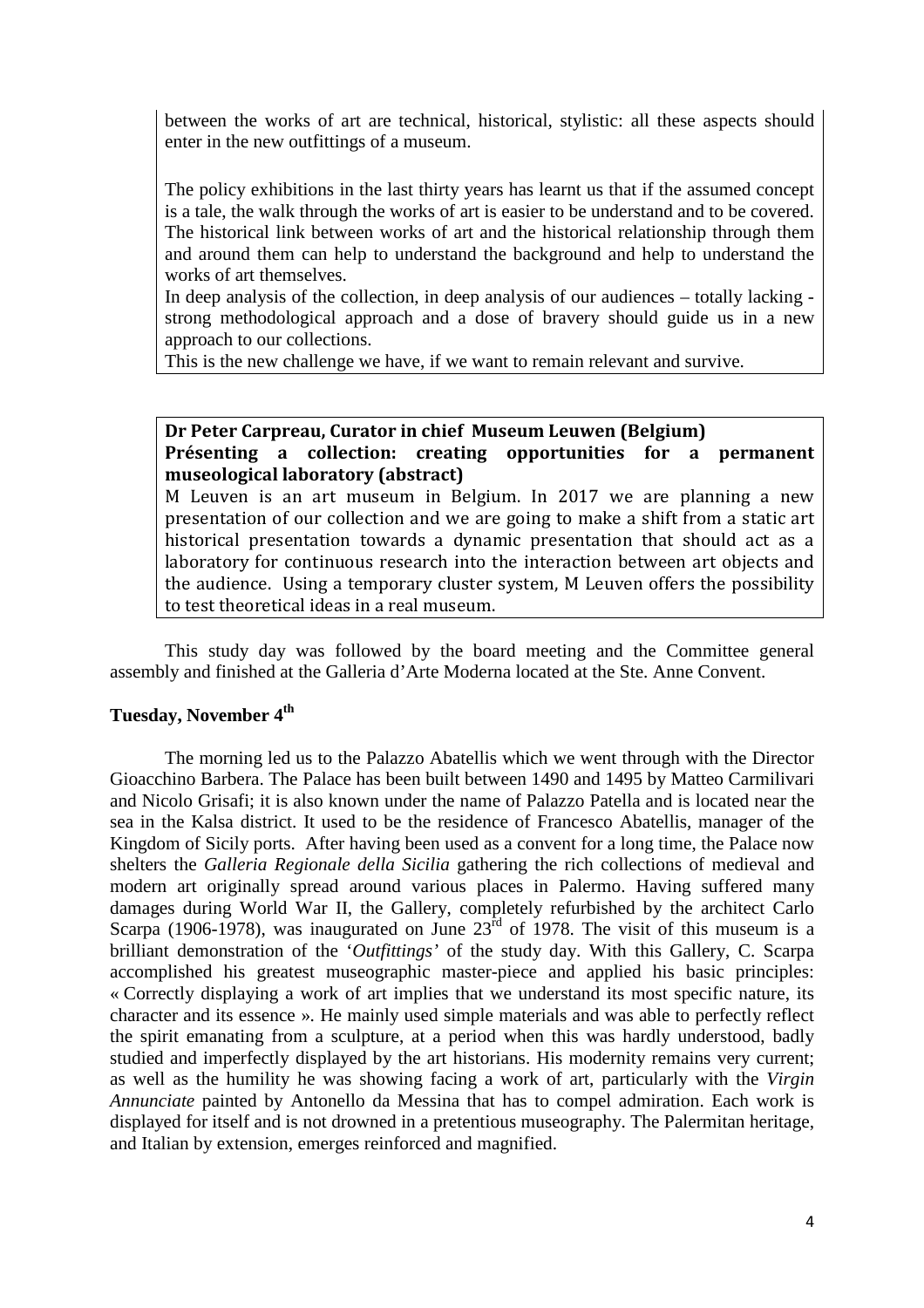We then visited the Saint Lorenzo oratory with the highly knowledgeable Prince Bernardo Tortorici di Raffadali; built at the end of the 16th century on a private property and then granted as a concession to the Saint Francisco convent, it was decorated by Giacomo Serpotta (1656-1732) between 1698 and 1710; in this Sicilian baroque master piece, the artist traces back the story of the Saints Francisco and Lorenzo. Let us recall that the high altar was decorated with the famous '*Nativity'* painted in 1609 by Caravaggio; it was stolen in mysterious circumstances on October the  $18<sup>th</sup>$  of 1969.



**Palermo from S. Salvatore** 

In the afternoon, we met up at the cathedral to admire the Treasure accompanied by the Dott.ssa Maricetta di Natale. Everyone could appreciate the wealth of the collections and in particular the *Constance of Aragon's crown*. Worn by Frederick II for his coronation in 1220, it is a spectacular goldsmith craftwork, characteristic of the style that was in fashion at the Palermo court at the time.

## **Wednesday, November 5th**

This second day devoted to Palermo begins with the *Museo internazionale delle Marionette Antonio Pasqualino*. The Director, Marianne Vibaek traced back its history. The founder, Antonio Pasqualino, passionate about art and popular Sicilian traditions, left us with a wealthy heritage of more than 3,000 figurines and especially a museum full of charm and history.

We met again with le Prince Bernardo Tortorici at the end of the morning who guided via narrow stairs to the top of the Saint Salvatore dome, jewel of the Sicilian Baroque and where one can contemplate the city stretching away. The Prince then honoured us by welcoming us to his Palace, the Palazzo Tortorici Raffadali which origins trace back to the second half of the  $14<sup>th</sup>$  century with extensions dating from the  $17<sup>th</sup>$  century. The aperitif offered by our friend achieved this lovely morning full of art and History.

In the afternoon, the visit of the Castello de Maredolce is a good introduction to the Norman past of Palermo and Sicily. As explained by Professor Ferdinando Maurici, this castle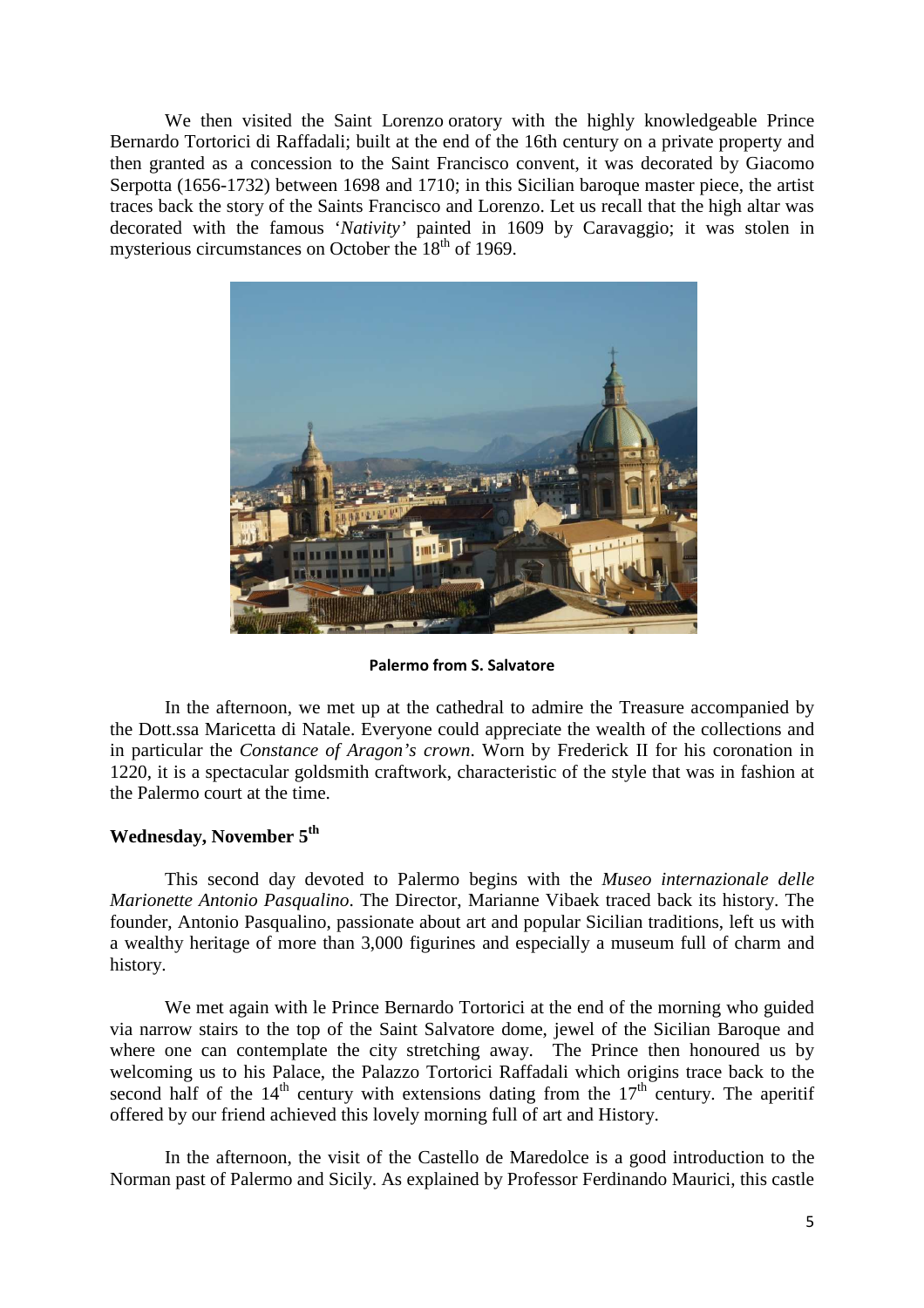is part of the Favara Park, located in the Brancaccio district, in the west part of the city. Built for Roger II around 1153, it was part of the royal residences whose traces are lost little by little nowadays. The estate spreads on 40 hectares and consists in a garden designed and planted according to the Islamic model; the castle, rectangular-shaped, has been subject to a stunning restoration. The facing of the masonry is impressive by its beauty and the quality of the stones used. The interior that we have been allowed to visit, stroke us by the architectural research in the rib vaults. We hope that the restorations carry on and further enhance this building, jewel of the Sicilian art in a quite deprived neighbourhood.

Palermo has also known an intense intellectual and artistic life during the 19th century; proof of this is the construction of the *Teatro Massimo* by the architects Filippo and Ernesto Basile between 1875 and 1891. Everyone could admire its famous Pompeian theatre, known for its decor and unique acoustic due to the asymmetrical domes of the painted roof by Ettore de Maria Bergler (1850-1938). We discovered the stage decors of this artist at the Whitaker Foundation that we visited with the Director, Enza Maria Carollo. Amongst the English families settled in Palermo at the end of the 19th century, the Whitakers, who made fortune in the Marsala wine trade, had a lavish villa built for them, la Malfitano between 1885 and 1889 at the request of Joseph Withaker (1850-1936). This well know archaeologist made himself famous for his excavations and the purchase of the island of Mozia where is exhibited this surprising ancient Greek *Efebo*. The committee had a chance to admire the Villa Malfitano's collection, where is gathered together many art works while conversing in the summer lounge painted by Ettore de Maria Bergler. (Art works such as the five tapestries illustrating the *History of Aeneid* and landscape paintings by Francesco Lojacone: 1838- 1915) - This intense day came to an end in the lounges around a Sicilian buffet generously offered by the Foundation.



**Palermo - Teatro Massimo** 

#### **Thursday, November 6th**

 **S**till in Palermo we were due to visit the Palatine Chapel and the Royal Palace, iconic places showing the spiritual and temporal powers of Sicily. Without reminding the whole history of these two prestigious monuments, let us just say that the Palatine Chapel, built, as the Royal Palace, after 1130, is the meeting point between the Byzantine, Muslim and Latin cultures with a rare architectural and decorative unity overlooked by the image of the Christ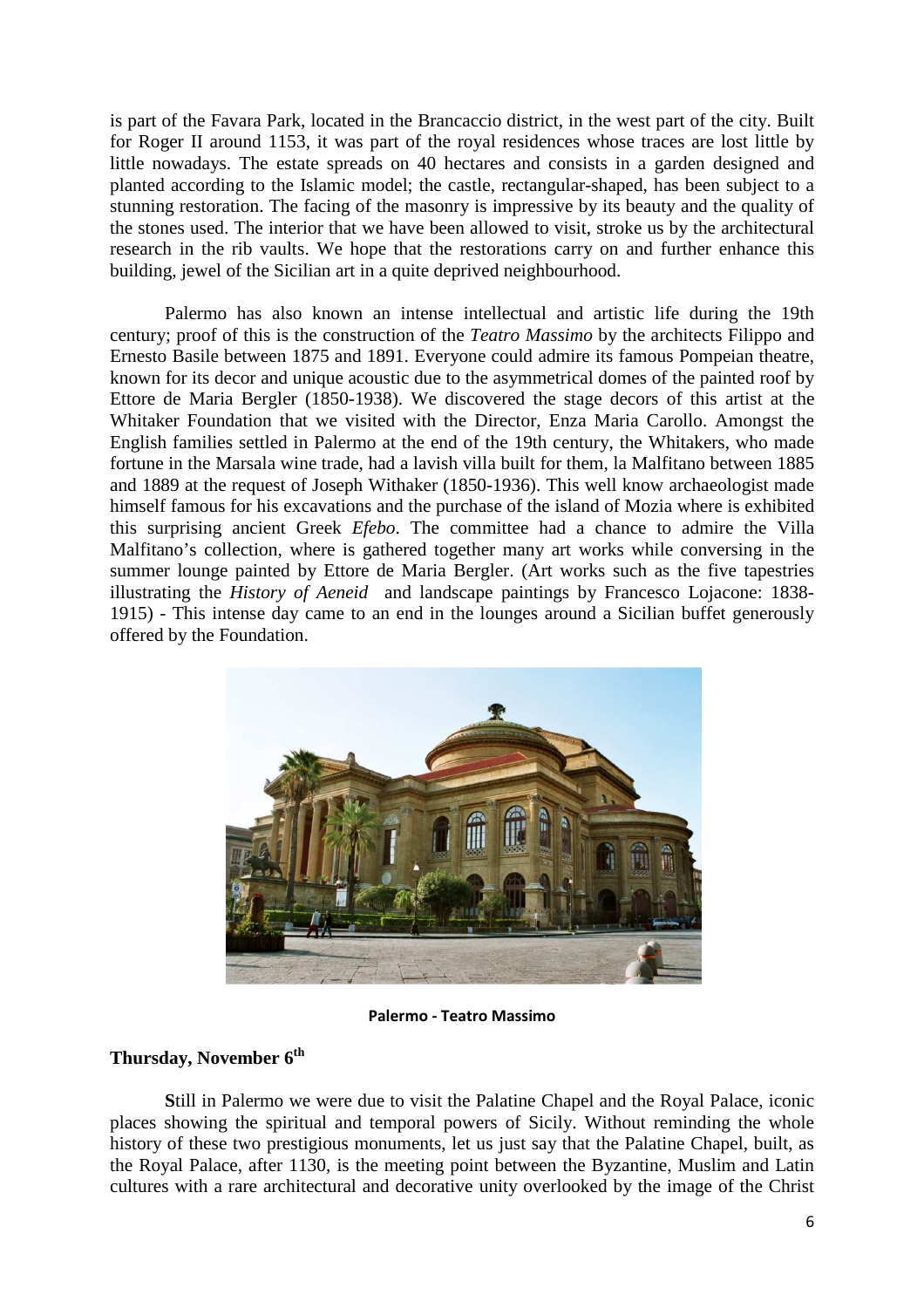Pantocrator dominating the interior of the dome; the most significant episodes of the Gospels are depicted on the wall of the main apse. The central nave is devoted to the Old Testament and the side aisles to the Saints Peter and Paul.

 The Royal Palace, in which the Palatine Chapel is located, incarnates the Norman power; they rebuilt and increased the original castle, which from fortress became over time a Royal Palace as testified by the many lounges of which some, like the *Sala di Ruggero*, still contain mosaics of Guillaume 1<sup>st</sup> era.

 The Kalsa district still delivered us a few more secrets at the end of the afternoon as we are taken on a tour of the *Palazzo Chiaramonte-Steri*. Built in 1307; it became famous during the  $17<sup>th</sup>$  century by being the prison at the time of the Inquisition. The recently refurbished cells are daubed with many graffiti left by prisoners while being detained. The end of the day finishes on a lighter mood at the Palazzetto Mirto with Professor Sebastiano Tusa and at the Palazzo Mirto with the Dott.ssa Giovanna Cassatta. Those two buildings send us to the history of the powerful De Spuches and Filangeri families which lived there until 1980. The Palace and its collections are then handed over to the Sicily Region. Several lounges can testify to the exquisite taste of this family for the works of art, tapestries and furniture.

#### **Friday, November 7th**

 This final day is dedicated to Cefalù; a medieval city located on the seaside and overlooked by the famous *Duomo* erected by Roger II in 1130-1131 in order to be used has his sepulchre. The choir, was designed according to the Norman Roman art principles and shelters the famous mosaic of the *Christ Pantocrator* which is generally dated back to the third quarter of the  $12<sup>th</sup>$  century.



**Cefalù. Duomo** 

 We are then guided to the *Museo Mandralisca*. The Professor Vincenzo Abbate spoke about the history and the intellectual path of the Baron Enrico Pirainio di Mandralisca (1809-